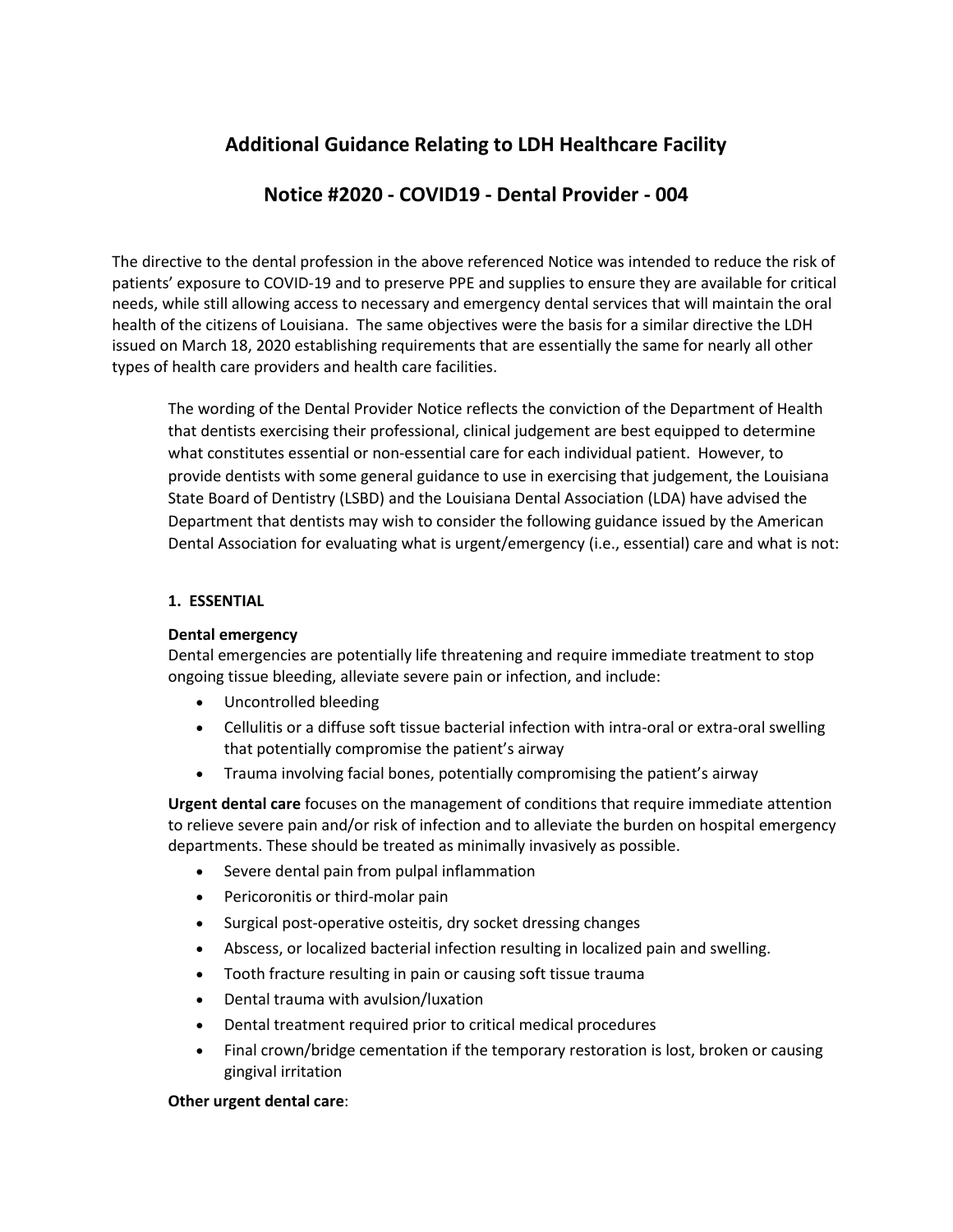- Extensive dental caries or defective restorations causing pain
	- $\circ$  Manage with interim restorative techniques when possible (silver diamine fluoride, glass ionomers)
- Suture removal
- Denture adjustment on radiation/oncology patients
- Denture adjustments or repairs when function impeded
- Replacing temporary filling on endo access openings in patients experiencing pain
- Snipping or adjustment of an orthodontic wire or appliances piercing or ulcerating the oral mucosa

## **2. NON-ESSENTIAL (Dental non-emergency procedures)**

**Routine or non-urgent dental procedures** include but are not limited to:

- Initial or periodic oral examinations and recall visits, including routine radiographs
- Routine dental cleaning and preventive therapies
- Orthodontic procedures other than those to address acute issues (e.g. pain, infection, trauma)
- Extraction of asymptomatic teeth
- Restorative dentistry including treatment of asymptomatic carious lesions
- Aesthetic dental procedures

Again, it is the Department's position that dentists exercising their professional, clinical judgement and, as appropriate, making use of a tool such as the above list from the ADA to inform that judgement, are best equipped to make the distinction between what services are essential or non-essential for their own patients, and that dentists who are doing so in good faith will be fulfilling the objectives of the LDH directive. Anyone concerned that a dentist is clearly and wantonly exercising inappropriate judgement may report such instances to the Office of Public Health.

The LSBD and LDA further advise that, in addition to making use of the above strategy, dentists should consider the following additional measures:

- Use cell phone triage use the cell phone to take a picture of the area and text to the dentist.
- Have a detailed questionnaire/conversation before scheduling appointments and prior to any procedure about flu like symptoms, travel abroad for self and family/friends/co-workers etc. to permit a thorough evaluation of the patient.
- Consider taking the temperature of the patient at the outset, preferably with a laser thermometer.
- Reconsider scheduling of high risk patients unless they need emergency treatment.
- Careful evaluation of the need for scheduling of ASA 2 & 3 patients.
- Use of 1% hydrogen peroxide rinse prior to examination of the oral cavity by the patient to reduce microbial load.
- Use of rubber dam isolation & high-volume suction to limit aerosol in treatment procedures that cannot be postponed.